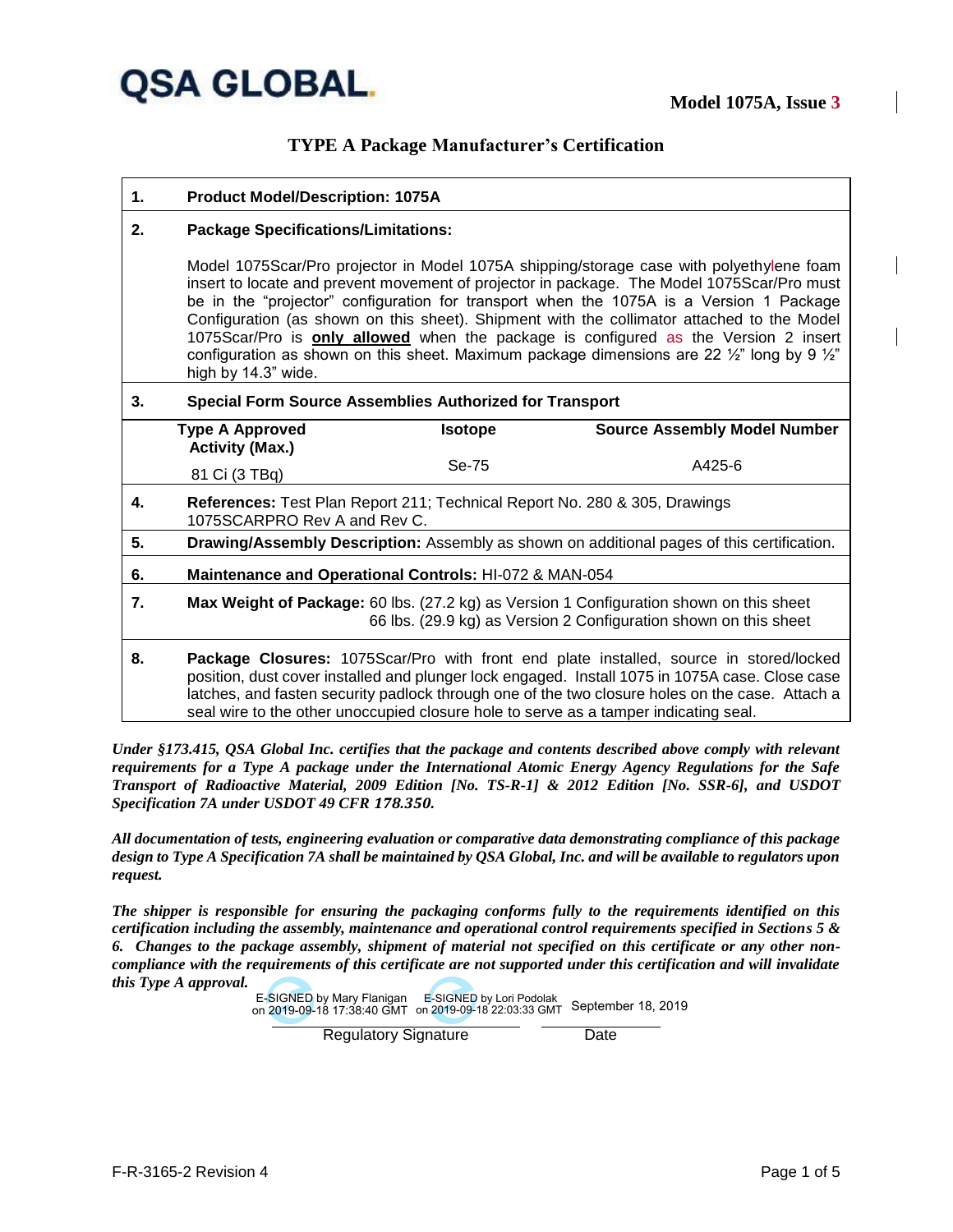



### **TYPE A Package Manufacturer's Certification**

### **NOTES**

1. LCK006 can be installed in either top lock hole or bottom lock hole.

| 4    | LCK006          | Padlock #22KALF or Equivalent |
|------|-----------------|-------------------------------|
|      | STI-61          | Pelican Case Label            |
|      | 107505-02       | Spec 7A Nameplate for 1075A   |
|      | 107506-02       | Pelican Case Re-work          |
| ITEM | <b>PART NO.</b> | <b>DESCRIPTION</b>            |

# **All replacement components, excluding the padlock, for the package MUST be obtained from QSA Global Inc.**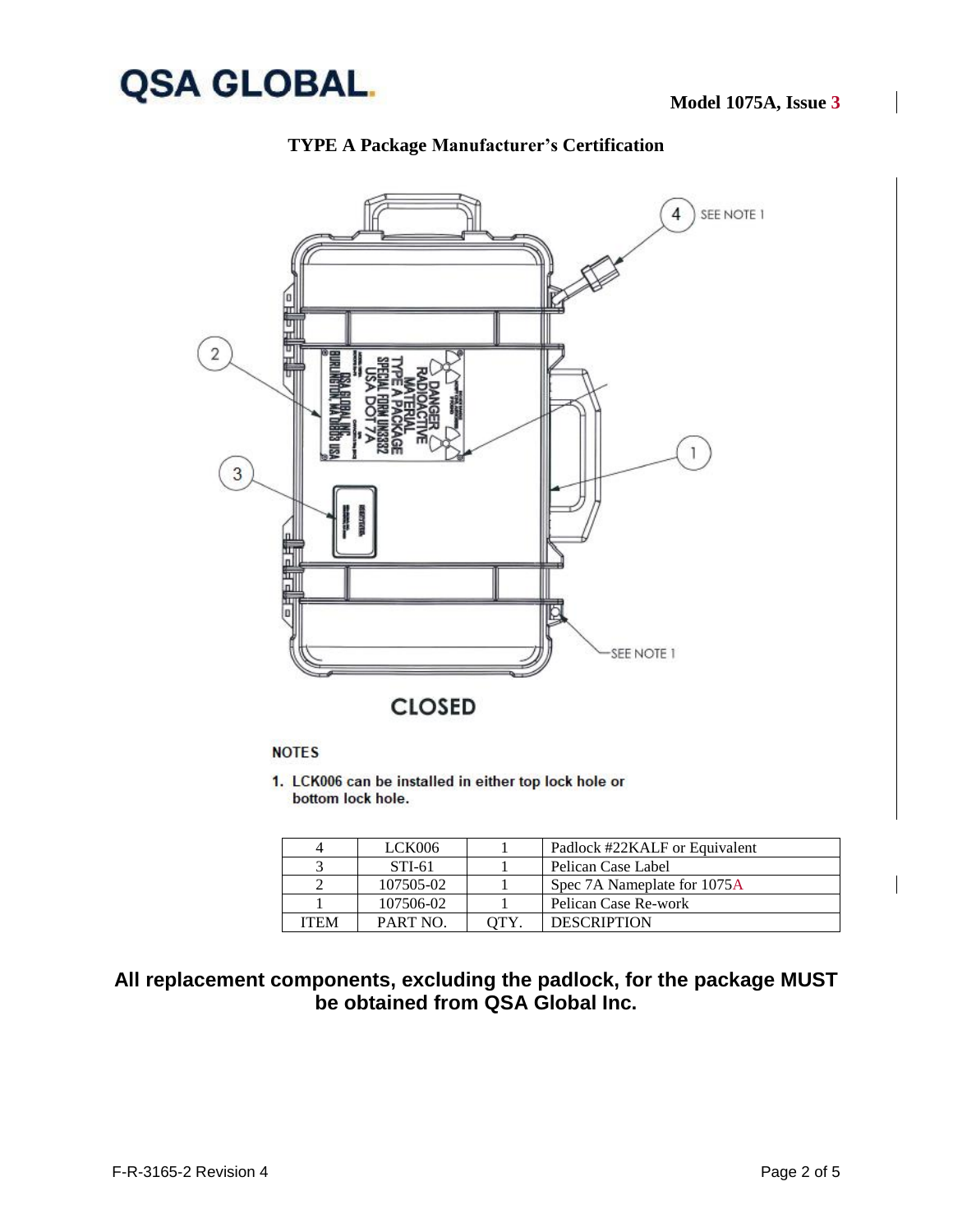

**Model 1075A, Issue 3**



1075Scar/Pro Configurations





# **PROJECTOR CONFIGURATION**

**SCAR CONFIGURATION** 

**See MAN-054 for Instructions on Changing the 1075Scar/Pro exposure device from "SCAR" to "Projector" Configurations**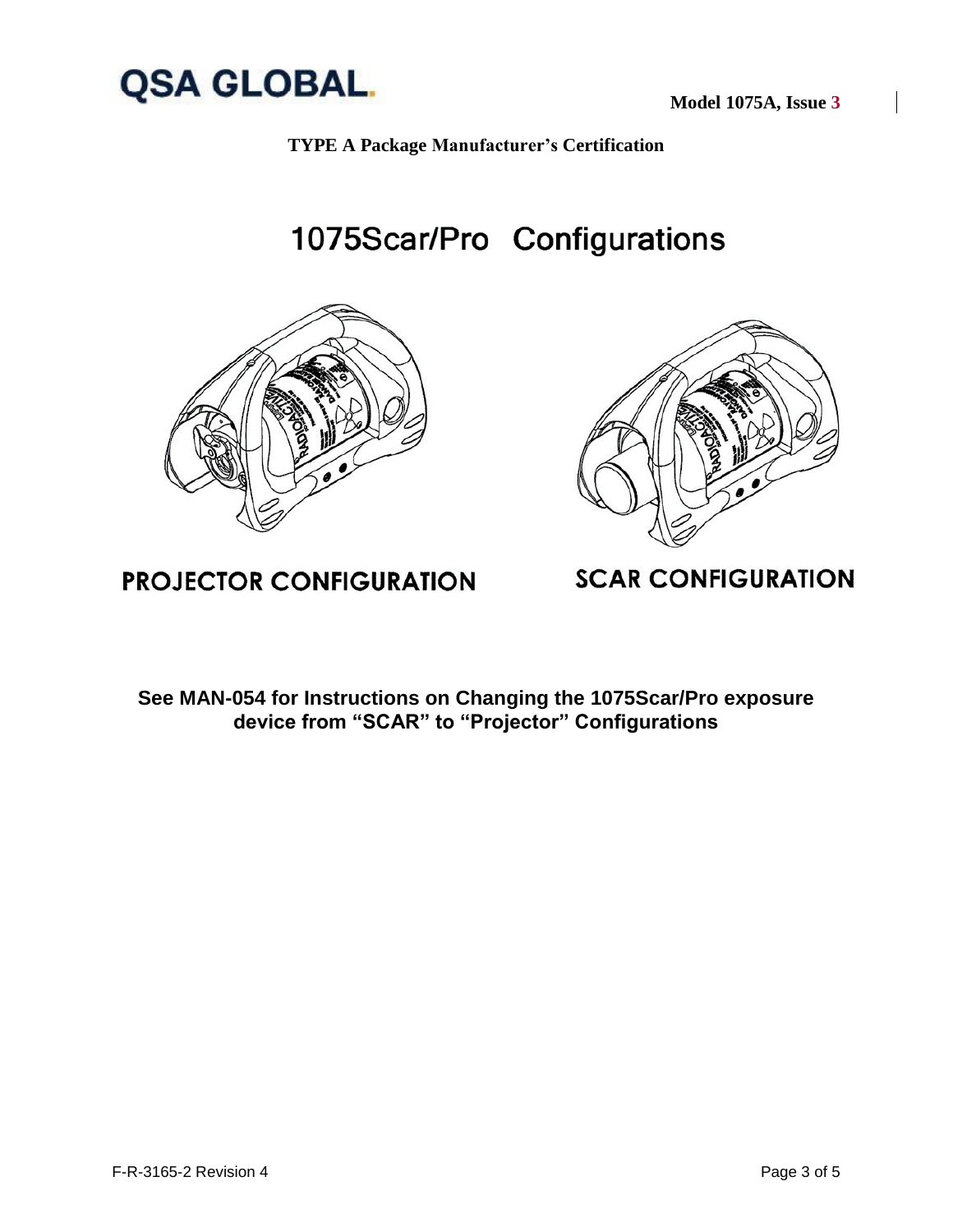

**Model 1075A, Issue 3**

## **TYPE A Package Manufacturer's Certification**

# 1075A Shipping Package Version 1

1075A, Open View, with 1075Scar/Pro and Collimator Assembly Installed Prior to Closing for Shipment



Notes:

- 1. Total Package weight limited to 60 lbs in this package configuration.
- 2. 1075SCAR/Pro must ship only with front plate attached "Projector Configuration". The device cannot ship with the collimator assembly attached in this package configuration.